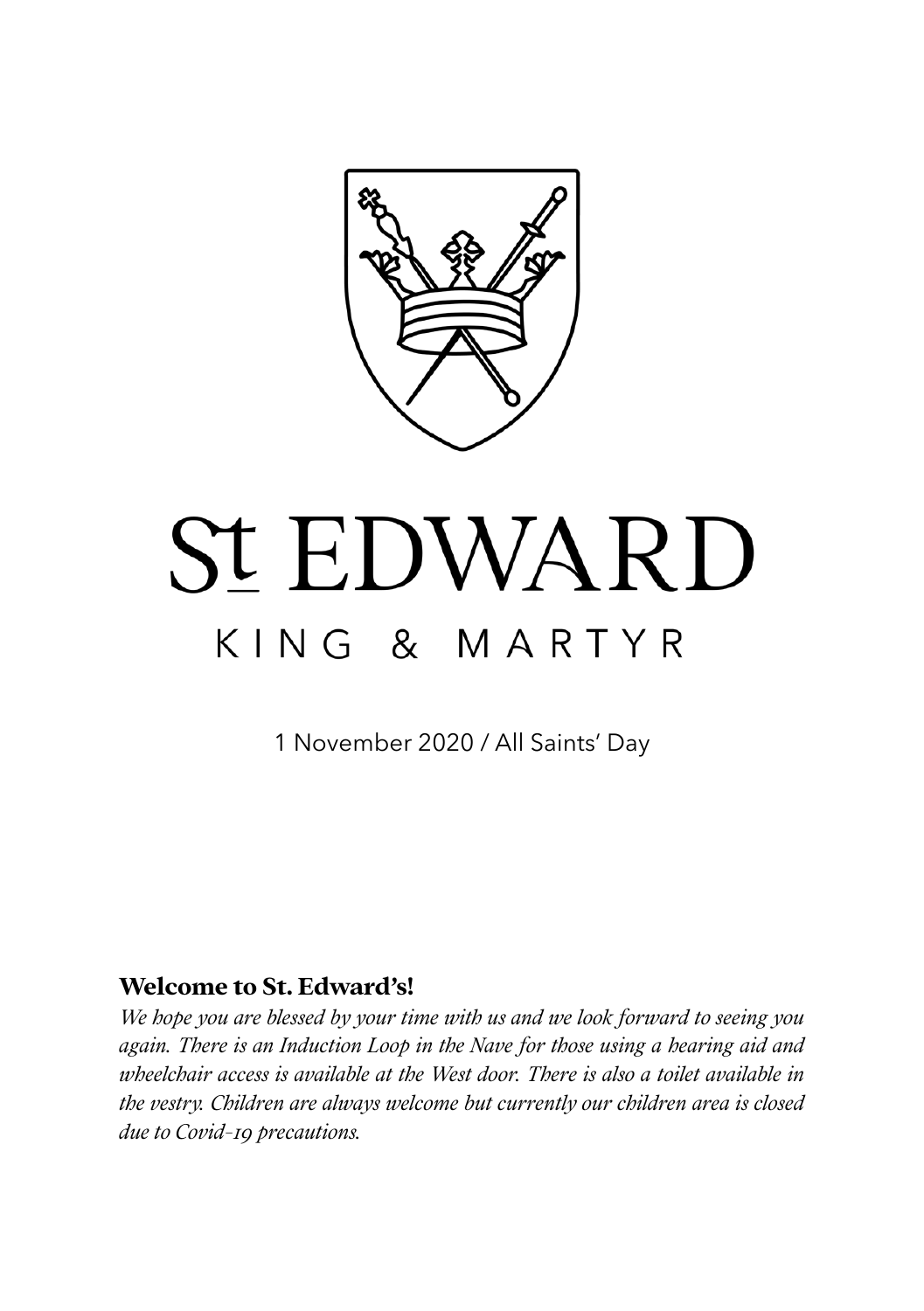## **Hymn 323**—Who Are These Like Stars Appearing

## **Welcome & Greeting**

In the name of the Father, and of the Son, and of the Holy Spirit.

#### **Amen**

Grace, mercy and peace from God our Father and the Lord Jesus Christ be with you.

**And also with you.**

#### **Preparation** *(Please sit or kneel)*

**Almighty God, to whom all hearts are open, all desires known, and from whom no secrets are hidden: cleanse the thoughts of our hearts by the inspiration of your Holy Spirit, that we may perfectly love you, and worthily magnify your holy name; through Christ our Lord. Amen.** 

God so loved the world that he gave his only Son Jesus Christ to save us from our sins, to be our advocate in heaven, and to bring us to eternal life. Let us confess our sins in penitence and faith, firmly resolved to keep God's commandments and to live in love and peace with all.

#### **Prayer of Penitence**

Our Lord Jesus Christ said: The first commandment is this: 'Hear, O Israel, the Lord our God is the only Lord. You shall love the Lord your God with all your heart, with all your soul, with all your mind, and with all your strength.' The second is this: 'Love your neighbour as yourself.' There is no other commandment greater than these. On these two commandments hang all the law and the prophets.

#### **Amen. Lord, have mercy.**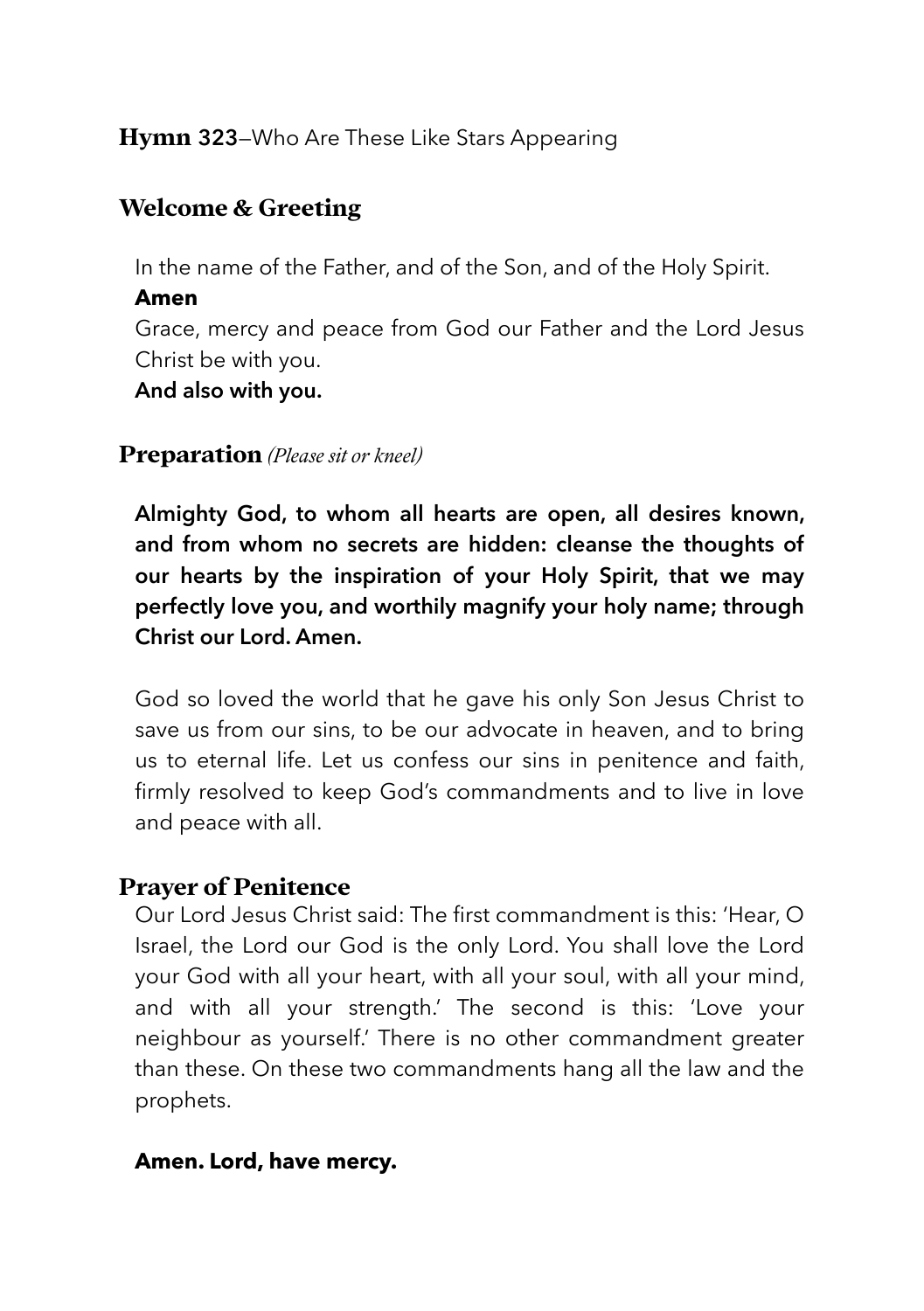# **Confession**

Since we are surrounded by a great cloud of witnesses, let us also lay aside every weight and the sin that clings so closely, looking to Jesus in penitence and faith.

**Most merciful God, Father of our Lord Jesus Christ, we confess that we have sinned in thought, word and deed. We have not loved you with our whole heart. We have not loved our neighbours as ourselves. In your mercy forgive what we have been, help us to amend what we are, and direct what we shall be; that we may do justly, love mercy, and walk humbly with you, our God. Amen.** 

# **Absolution**

Almighty God, who forgives all who truly repent, have mercy upon you, pardon and deliver you from all your sins, confirm and strengthen you in all goodness, and keep you in life eternal; through Jesus Christ our Lord. **Amen.**

# **The Gloria**

**Glory to God in the Highest and peace to his people on earth. Lord God, heavenly King, almighty God and Father, we worship you, we give you thanks, we praise you for your glory.** 

**Lord Jesus Christ, only Son of the Father, Lord God, Lamb of God, you take away the sin of the world: have mercy on us; you are seated at the right hand of the Father: receive our prayer.**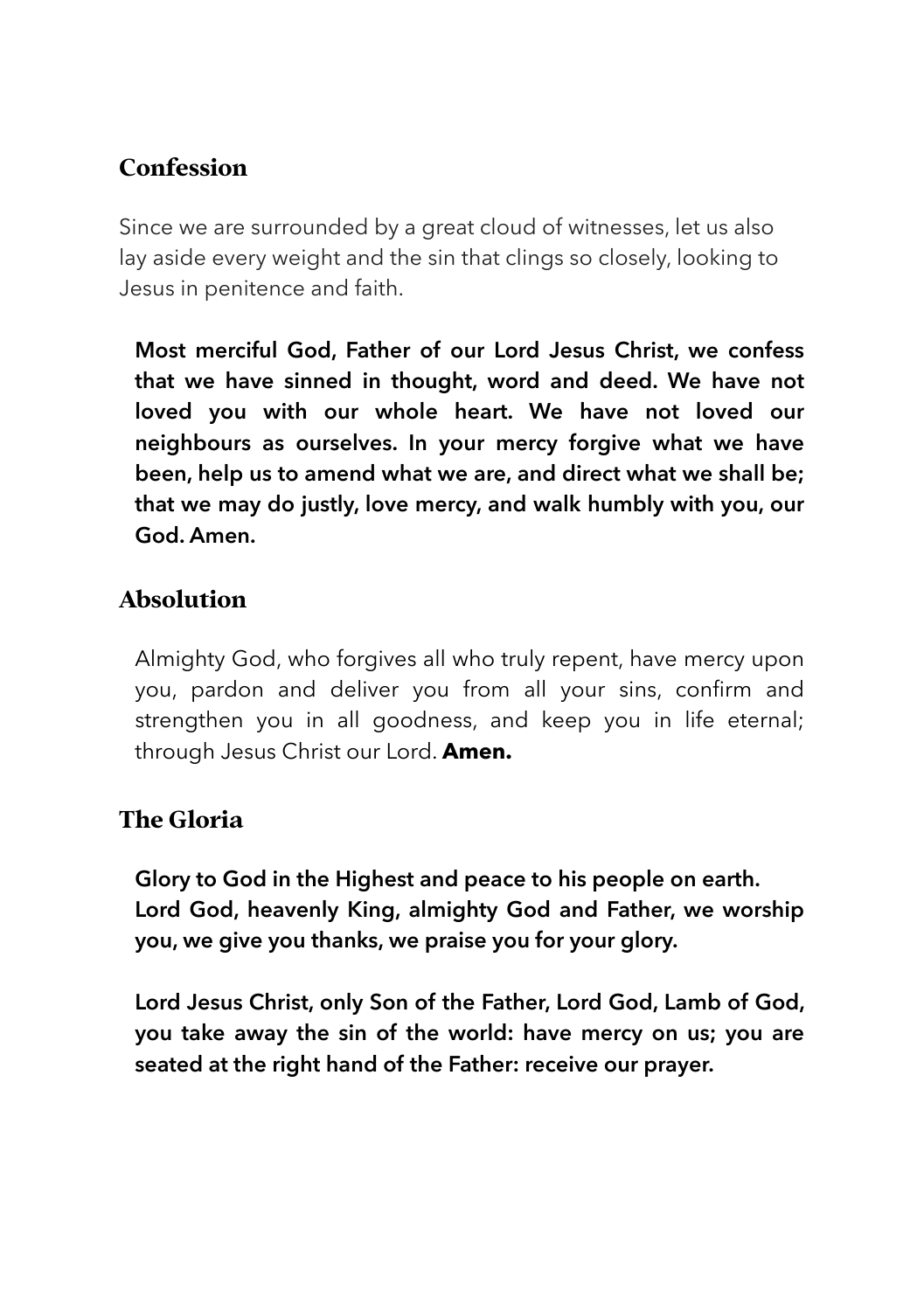**For you alone are the Holy One, you alone are the Lord, you alone are the Most High, Jesus Christ, with the Holy Spirit, in the glory of God the Father.** 

## **The Collect**

**Almighty God, you have knit together your elect in one communion and fellowship in the mystical body of your Son Christ our Lord: grant us grace so to follow your blessed saints in all virtuous and godly living that we may come to those inexpressible joys that you have prepared for those who truly love you; through Jesus Christ your Son our Lord, who is alive and reigns with you, in the unity of the Holy Spirit, one God, now and for ever.** 

## **New Testament Lesson** (Revelation 7:9-17)

9 After this I looked, and there was a great multitude that no one could count, from every nation, from all tribes and peoples and languages, standing before the throne and before the Lamb, robed in white, with palm branches in their hands. 10They cried out in a loud voice, saying, 'Salvation belongs to our God who is seated on the throne, and to the Lamb!' 11And all the angels stood around the throne and around the elders and the four living creatures, and they fell on their faces before the throne and worshipped God, 12 singing, 'Amen! Blessing and glory and wisdom and thanksgiving and honour and power and might be to our God for ever and ever! Amen.'13 Then one of the elders addressed me, saying, 'Who are these, robed in white, and where have they come from?' 14I said to him, 'Sir, you are the one that knows.' Then he said to me, 'These are they who have come out of the great ordeal; they have washed their robes and made them white in the blood of the Lamb. 15 For this reason they are before the throne of God, and worship him day and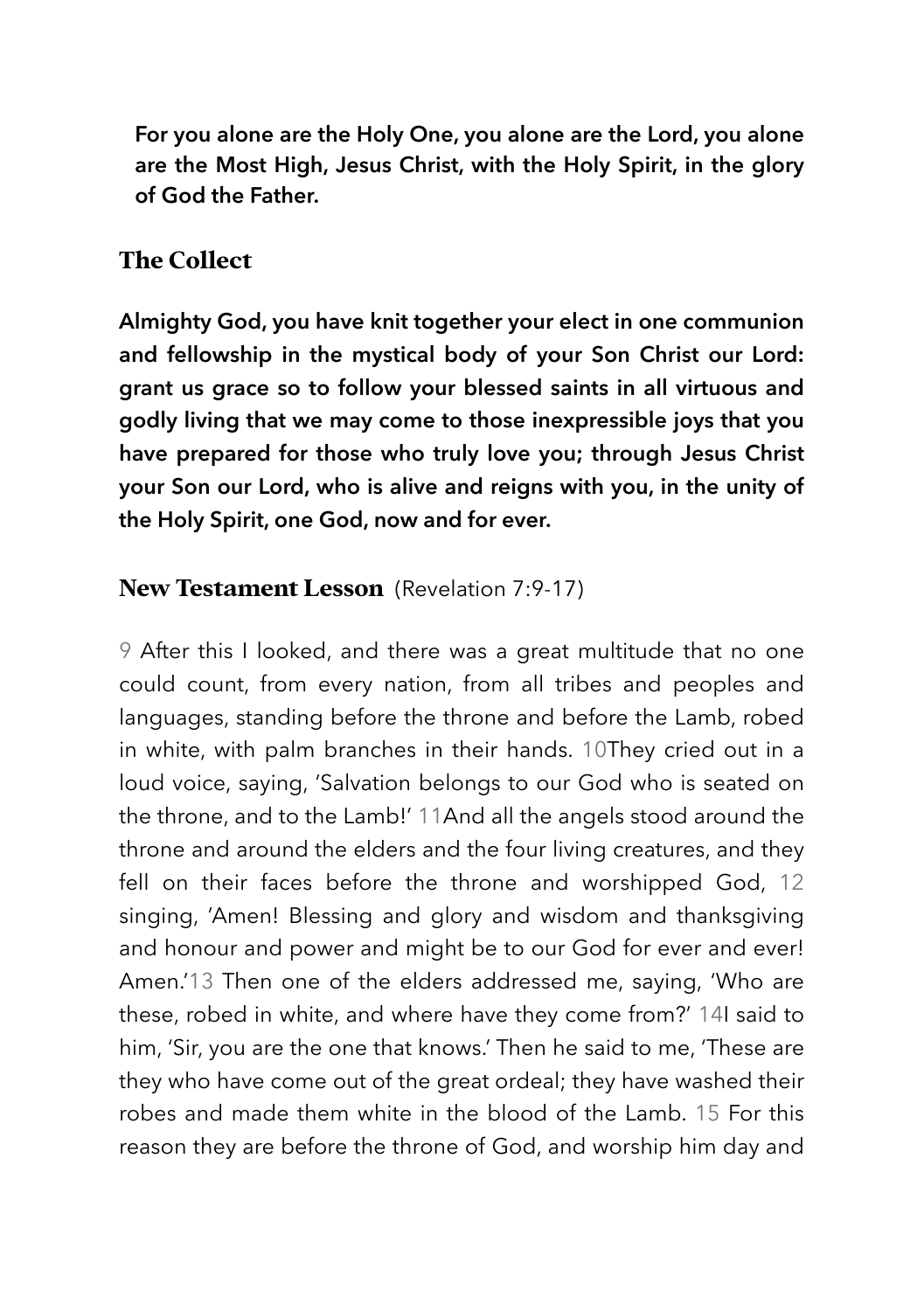night within his temple, and the one who is seated on the throne will shelter them.16 They will hunger no more, and thirst no more; the sun will not strike them, nor any scorching heat; 17 for the Lamb at the centre of the throne will be their shepherd, and he will guide them to springs of the water of life, and God will wipe away every tear from their eyes.'

This is the word of the Lord. **Thanks be to God.**



Music: J. Berthier 

## **From Psalm 34:1-10** *(Please remain seated as the psalm is sung)*

- 1 I will bless the Lord at all times; his praise shall ever be in my mouth.
- 2 My soul shall glory in the Lord; let the humble hear and be glad.
- 3 O magnify the Lord with me; let us exalt his name together.
- 4 I sought the Lord and he answered me and delivered me from all my fears.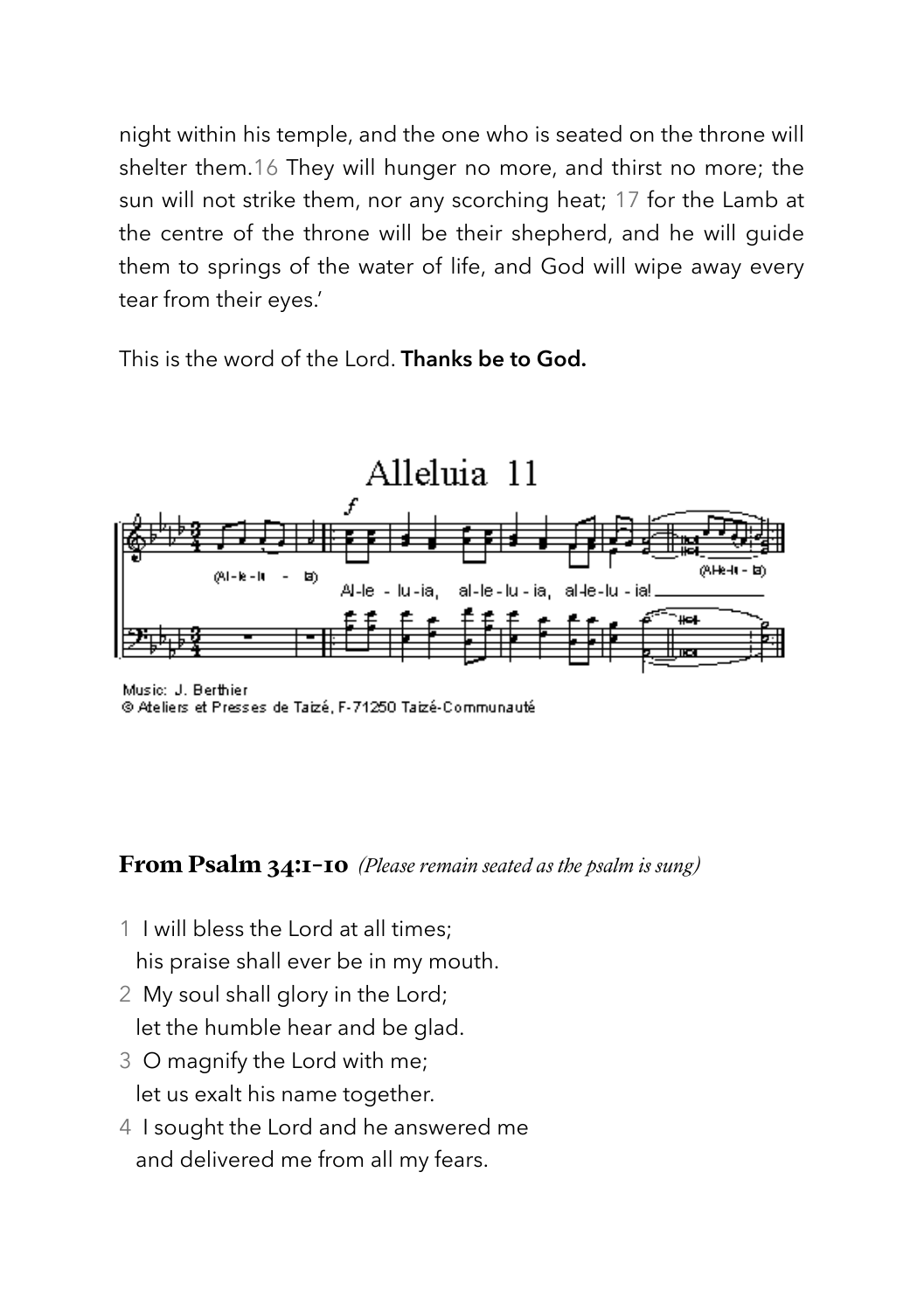- 5 Look upon him and be radiant and your faces shall not be ashamed.
- 6 This poor soul cried, and the Lord heard me and saved me from all my troubles.
- 7 The angel of the Lord encamps around those who fear him and delivers them.
- 8 O taste and see that the Lord is gracious; blessed is the one who trusts in him.
- 9 Fear the Lord, all you his holy ones, for those who fear him lack nothing.
- 10 Lions may lack and suffer hunger, but those who seek the Lord lack nothing that is good.

# **Glory to the Father, and to the Son, and to the Holy Spirit, as it was in the beginning is now and shall be forever. Amen***.*

## **Gospel** *(We stand as we welcome the Gospel)*

Alleluia, alleluia. You are a chosen race, a royal priesthood, a holy nation, God's own people, called out of darkness into his marvellous light.

The Lord be with you. **And also with you.** Hear the Gospel of our Lord Jesus Christ according to Matthew (5:1-12) **Glory to you, O Lord.** 

When Jesus saw the crowds, he went up the mountain; and after he sat down, his disciples came to him. 2Then he began to speak, and taught them, saying: 3 'Blessed are the poor in spirit, for theirs is the kingdom of heaven. 4 'Blessed are those who mourn, for they will be comforted. 5 'Blessed are the meek, for they will inherit the earth 6 'Blessed are those who hunger and thirst for righteousness, for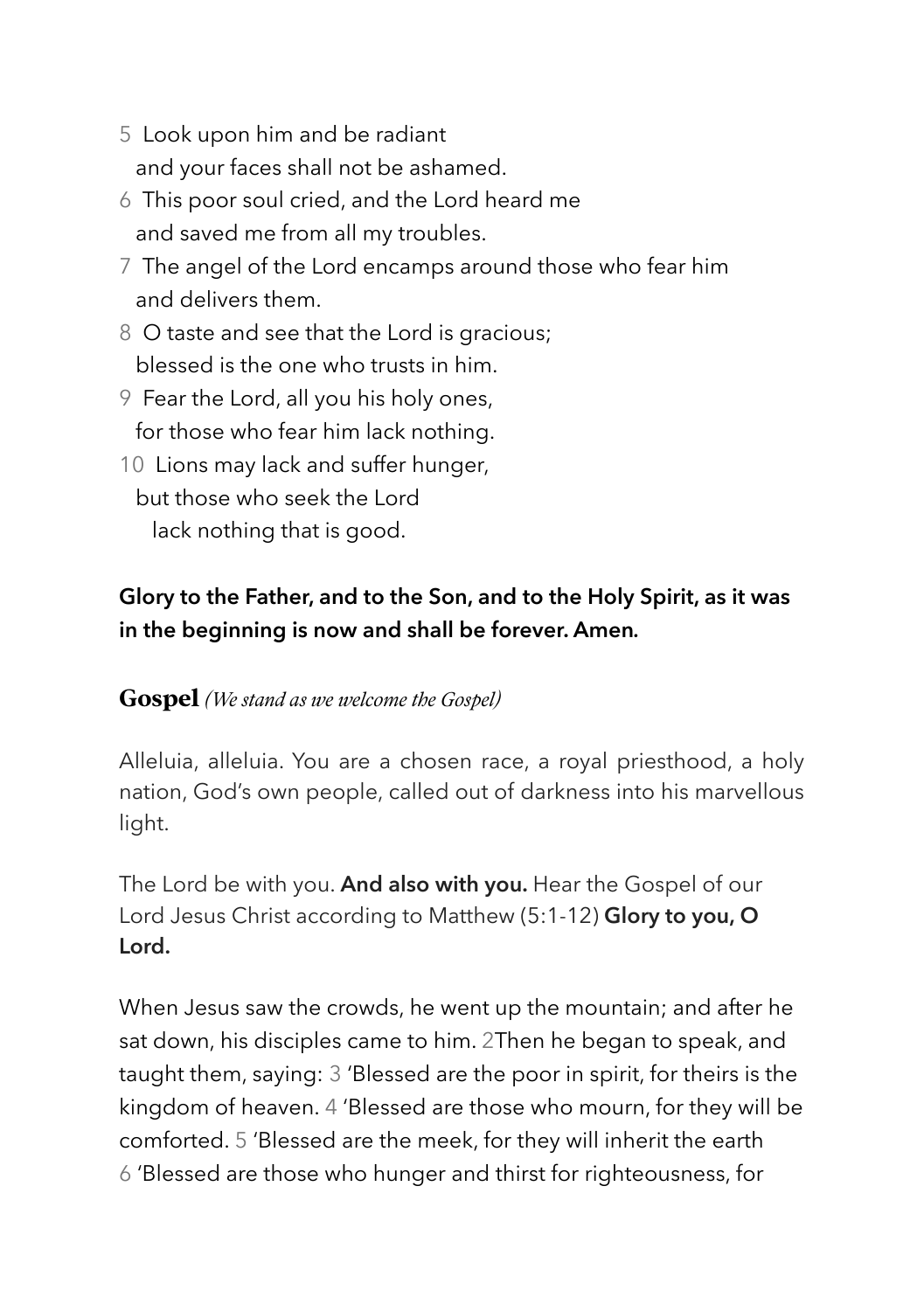they will be filled. 7 'Blessed are the merciful, for they will receive mercy. 8 'Blessed are the pure in heart, for they will see God 9 'Blessed are the peacemakers, for they will be called children of God. 10 'Blessed are those who are persecuted for righteousness' sake, for theirs is the kingdom of heaven.11 'Blessed are you when people revile you and persecute you and utter all kinds of evil against you falsely on my account. 12Rejoice and be glad, for your reward is great in heaven, for in the same way they persecuted the prophets who were before you.

This is the Gospel of the Lord. **Praise to you, O Christ.**

**Sermon** 'All Saints' Day' — Matthias Grebe

## **Afrmation of Faith** *(We stand to declare our faith together)*

**We believe in one God, the Father, the Almighty, maker of heaven and earth, of all that is, seen and unseen. We believe in one Lord, Jesus Christ, the only Son of God, eternally begotten of the Father, God from God, Light from Light, true God from true God, begotten, not made, of one Being with the Father; through him all things were made. For us and for our salvation he came down from heaven, was incarnate from the Holy Spirit and the Virgin Mary and was made man. For our sake he was crucified under Pontius Pilate; he suffered death and was buried. On the third day he rose again in accordance with the Scriptures; he ascended into heaven and is seated at the right hand of the Father. He will come again in glory to judge the living and the dead, and his kingdom will have no end. We believe in the Holy Spirit, the Lord, the giver of life, who proceeds from the Father and the Son, who with the Father and the Son is worshipped and glorified, who has spoken through the prophets. We believe in one holy catholic and apostolic Church. We acknowledge one baptism for the forgiveness of sins. We look for the resurrection of the dead, and**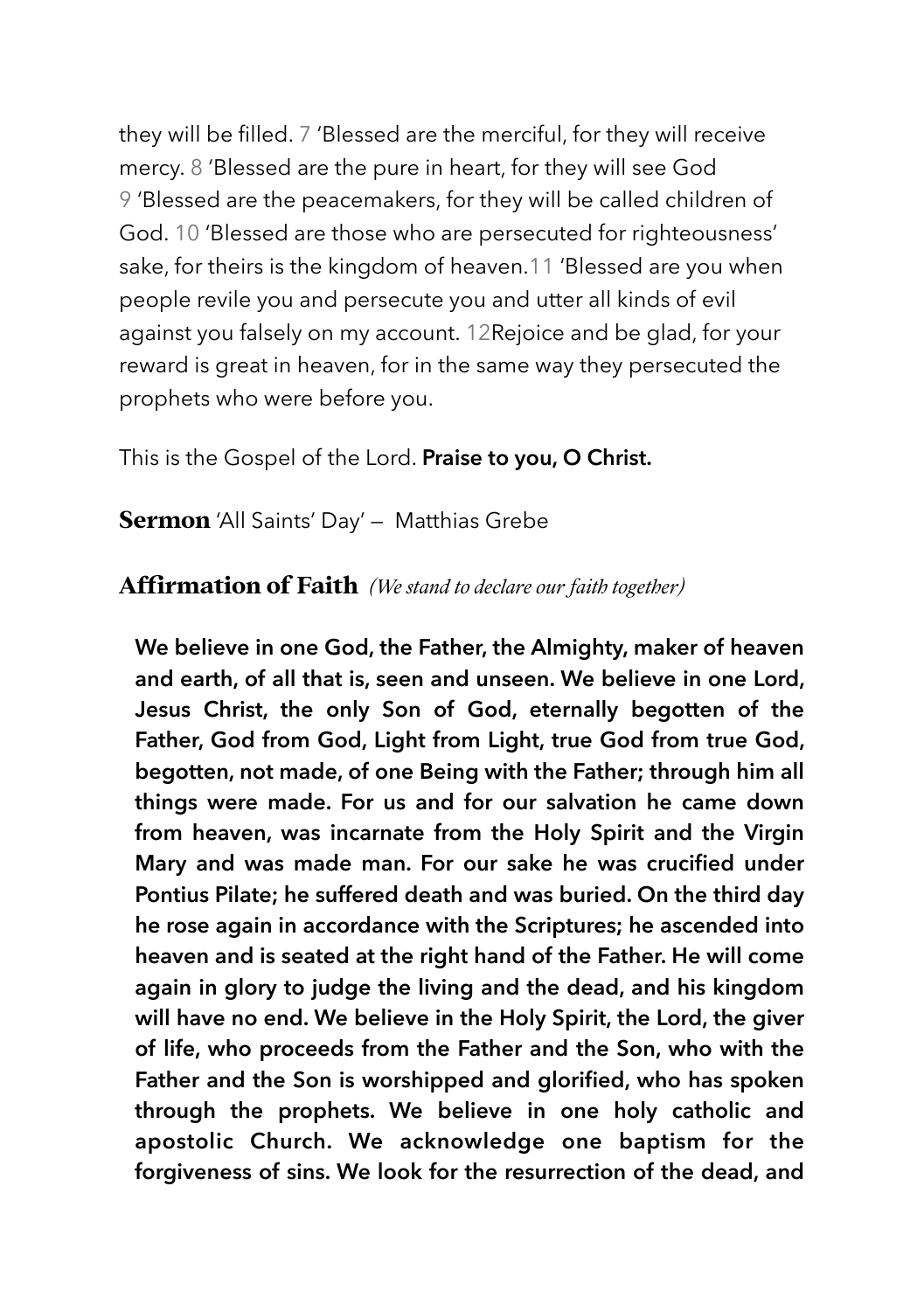**the life of the world to come. Amen.** 

## **Prayers of Intercession** *(Please sit or kneel for our intercessions)*

*(Intercessor says*) Lord, in your mercy (*We respond*) **Hear our prayer.** (*at the end we pray together*) **Merciful Father, accept these prayers for the sake of your Son, our Saviour Jesus Christ. Amen.**

## **The Peace** *(We stand to share the peace)*

We are fellow-citizens with the saints and of the household of God. through Christ our Lord, who came and preached peace to those who were far off and those who were near.

The peace of the Lord be always with you. **And also with you.** Let us offer one another a sign of peace.

**Hymn 238**—Blest Are The Pure In Heart *(During the hymn the collection will be taken)* 

# **The Eucharistic Prayer**

The Lord be with you **And also with you**  Lift up your hearts. **We lift them to the Lord.**  Let us give thanks to the Lord our God. **It is right to give thanks and praise.** 

Father, you made the world and love your creation. You gave your Son Jesus Christ to be our Saviour. His dying and rising have set us free from sin and death. And so we gladly thank you, with saints and angels praising you, and saying: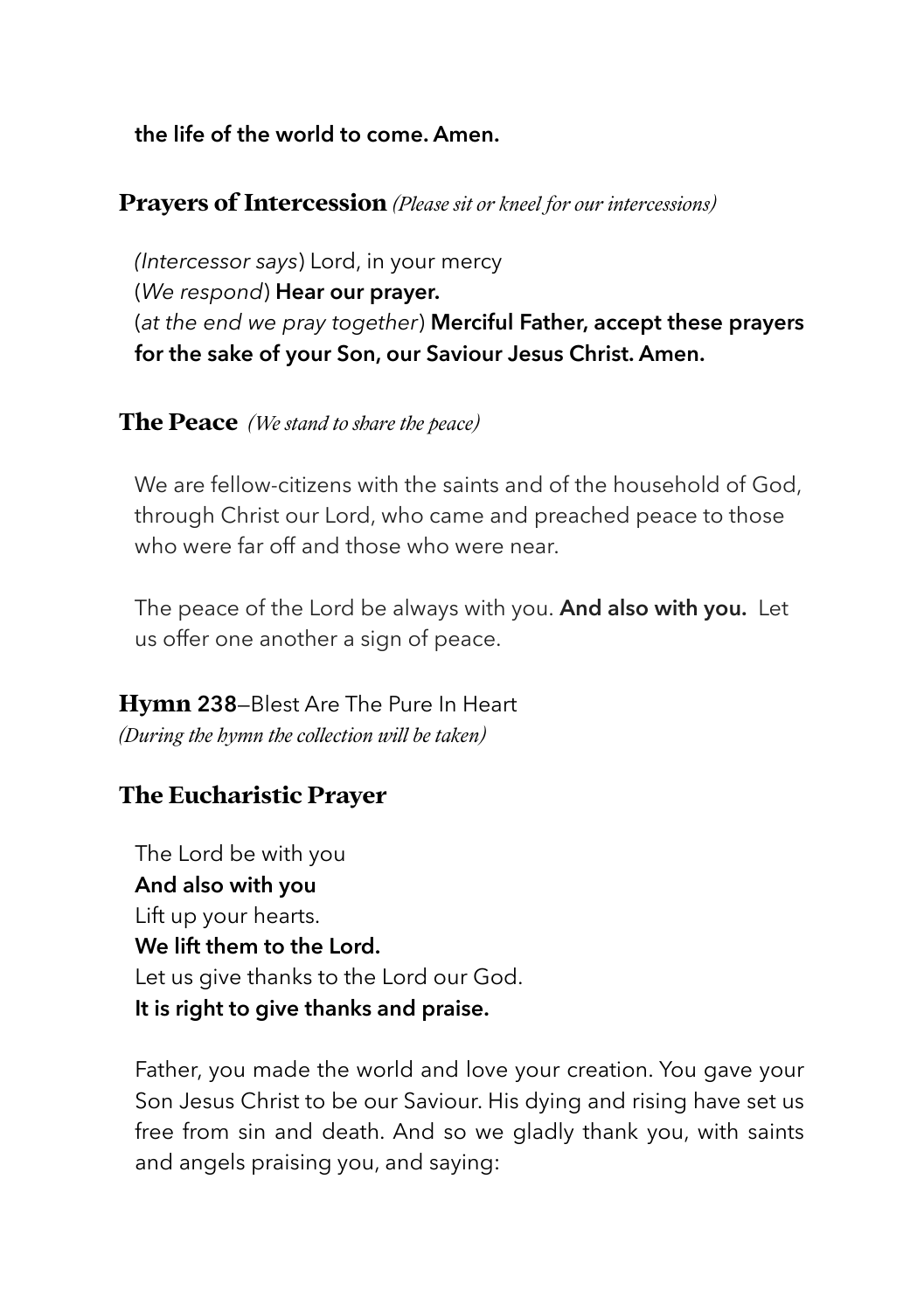**Holy, holy, holy Lord, God of power and might, heaven and earth are full of your glory. Hosanna in the highest. Blessed is he who comes in the name of the Lord. Hosanna in the highest.** 

We praise and bless you, loving Father, through Jesus Christ, our Lord; and as we obey his command, send your Holy Spirit, that broken bread and wine outpoured may be for us the body and blood of your dear Son.

On the night before he died he had supper with his friends and, taking bread, he praised you. He broke the bread, gave it to them and said: Take, eat; this is my body which is given for you; do this in remembrance of me.

When supper was ended he took the cup of wine. Again he praised you, gave it to them and said: Drink this, all of you; this is my blood of the new covenant, which is shed for you and for many for the forgiveness of sins. Do this, as often as you drink it, in remembrance of me. So, Father, we remember all that Jesus did, in him we plead with confidence his sacrifice made once for all upon the cross. Bringing before you the bread of life and cup of salvation, we proclaim his death and resurrection until he comes in glory.

Christ is the bread of life:

## **When we eat this bread and drink this cup, we proclaim your death, Lord Jesus, until you come in glory.**

Lord of all life, help us to work together for that day when your kingdom comes and justice and mercy will be seen in all the earth. Look with favour on your people, gather us in your loving arms and bring us with St. Edward all the saints to feast at your table in heaven. Through Christ, and with Christ, and in Christ, in the unity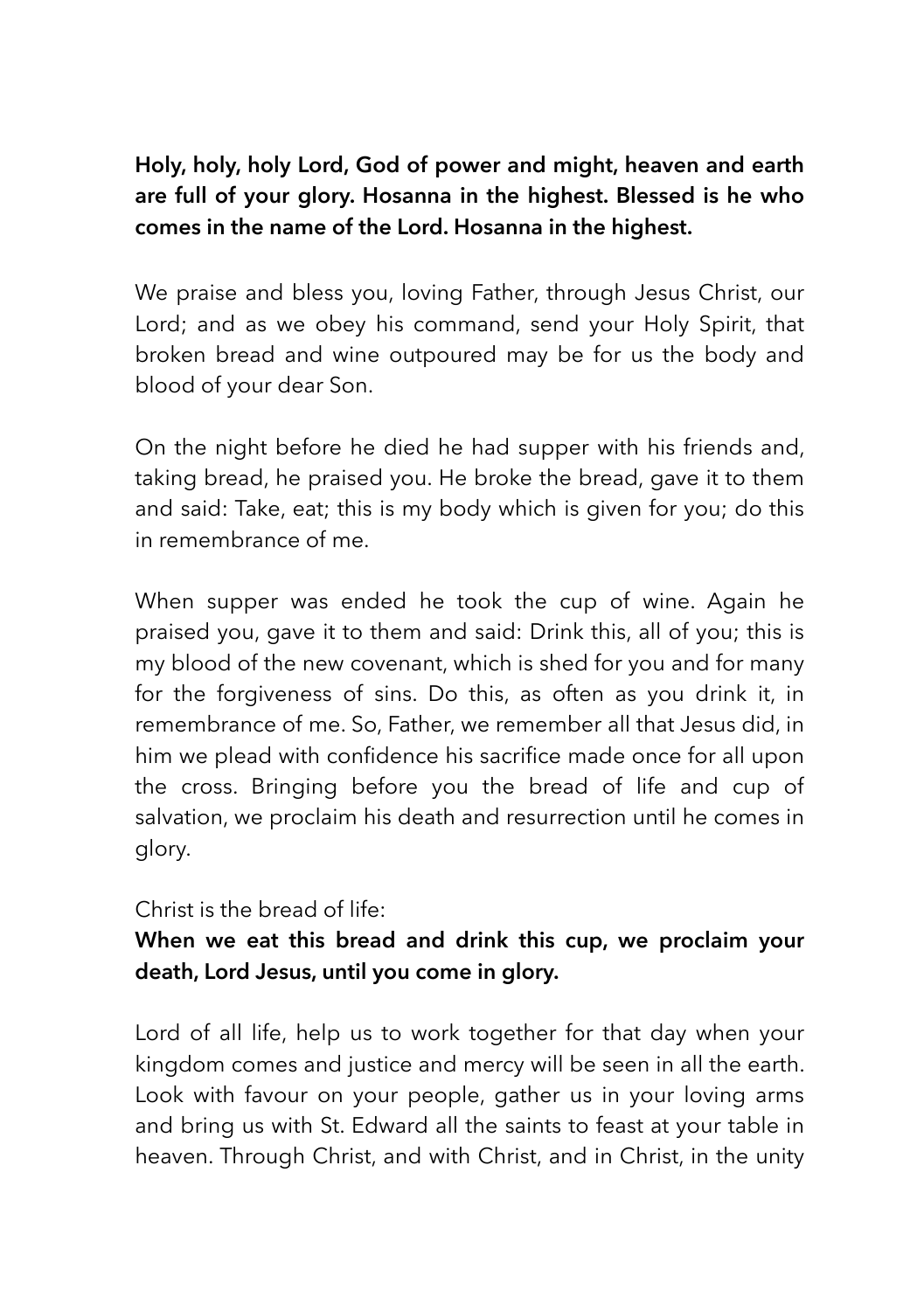of the Holy Spirit, all honour and glory are yours, O loving Father, for ever and ever. **Amen.**

## **The Lord's Prayer** *(Please sit or kneel)*

Let us pray with confidence as our Saviour has taught us:

**Our Father in heaven, hallowed be your name; your kingdom come; your will be done; on earth as in heaven. Give us today our daily bread. Forgive us our sins, as we forgive those who sin against us. Lead us not into temptation; but deliver us from evil. For the kingdom, the power and the glory are yours, now and forever.** *Amen.*

We break this bread to share in the body of Christ. **Though we are many, we are one body, because we all share in one bread.**

**Lamb of God, you take away the sins of the world, have mercy on us. Lamb of God, you take away the sins of the world, have mercy on us. Lamb of God, you take away the sins of the world, grant us peace.** 

Draw near with faith. Receive the body of our Lord Jesus Christ which he gave for you, and his blood which he shed for you. Eat and drink in remembrance that he died for you, and feed on him in your hearts by faith with thanksgiving.

**We do not presume to come to this your table, merciful Lord, trusting in our own righteousness, but in your manifold and great mercies. We are not worthy so much as to gather up the crumbs under your table. But you are the same Lord whose nature is always to have mercy. Grant us therefore, gracious Lord, so to eat the flesh of your dear Son Jesus Christ and to drink his blood, that our sinful bodies may be made clean by his body and our souls washed through his most precious blood, and that we may**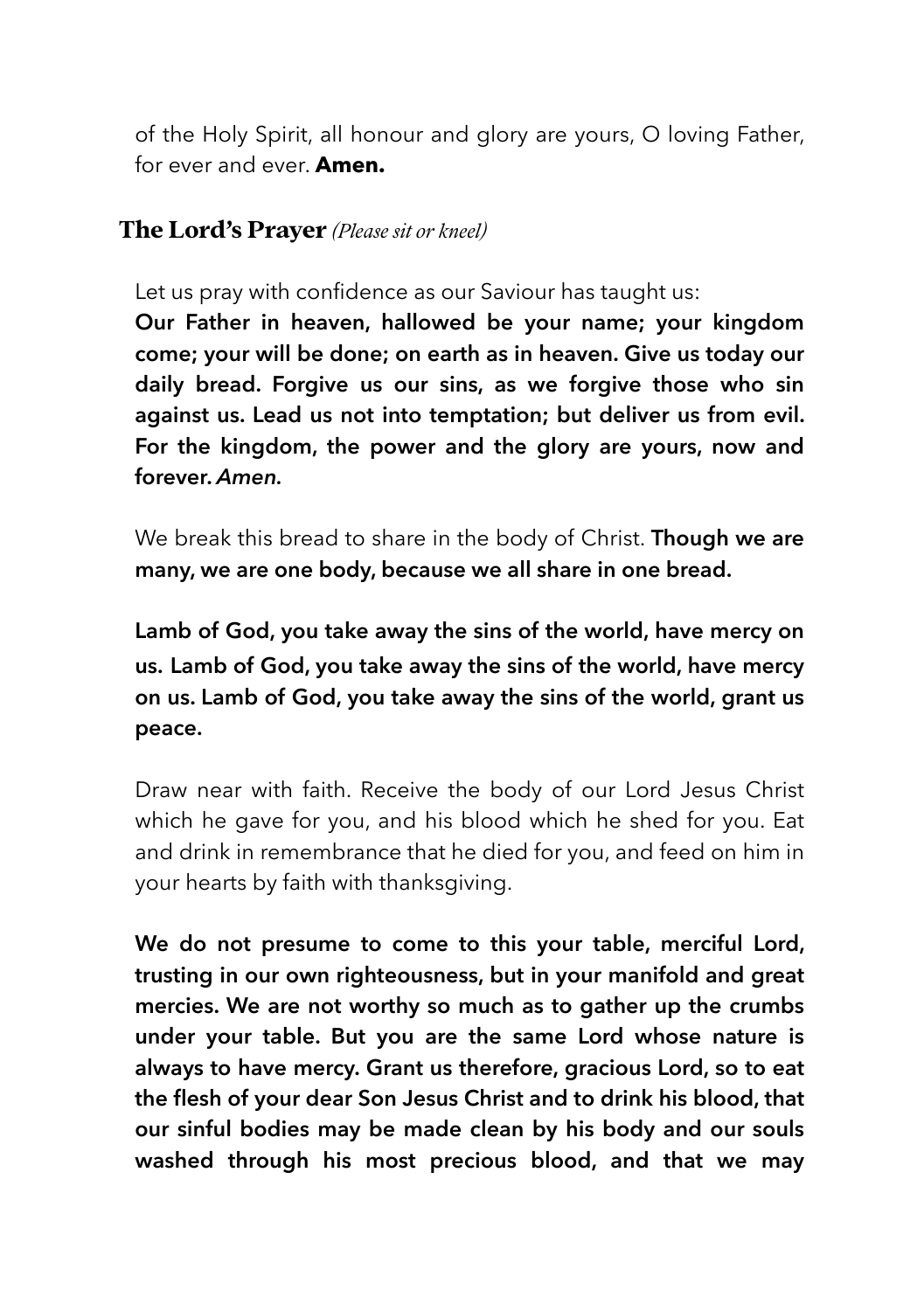#### **evermore dwell in him, and he in us. Amen***.*

*(All who regularly receive communion in their church are welcome to receive here. Those who do not receive communion are invited to come forward for a blessing, with their hands downwards on the altar rail. If you require a gluten-free wafer, please raise one finger at the altar rail.)* 

## **Prayer after Communion**

**Father of all, we give you thanks and praise, that when we were still far off you met us in your Son and brought us home. Dying and living, he declared your love, gave us grace, and opened the gate of glory. May we who share Christ's body live his risen life; we who drink his cup bring life to others; we whom the Spirit lights give light to the world. Keep us firm in the hope you have set before us, so we and all your children shall be free, and the whole earth live to praise your name; through Christ our Lord. Amen***.* 

**Hymn 305** — For All The Saints

## **Notices**

## **Blessing**

The God of peace, who brought again from the dead our Lord Jesus, that great shepherd of the sheep, through the blood of the eternal covenant, make you perfect in every good work to do his will, working in you that which is well-pleasing in his sight; and the blessing of God almighty, the Father, the Son, and the Holy Spirit, be among you and remain with you always. **Amen***.*

Go in peace to love and serve the Lord. **In the name of Christ. Amen.**

*(Please stay for cofee & refreshments just after the service,*